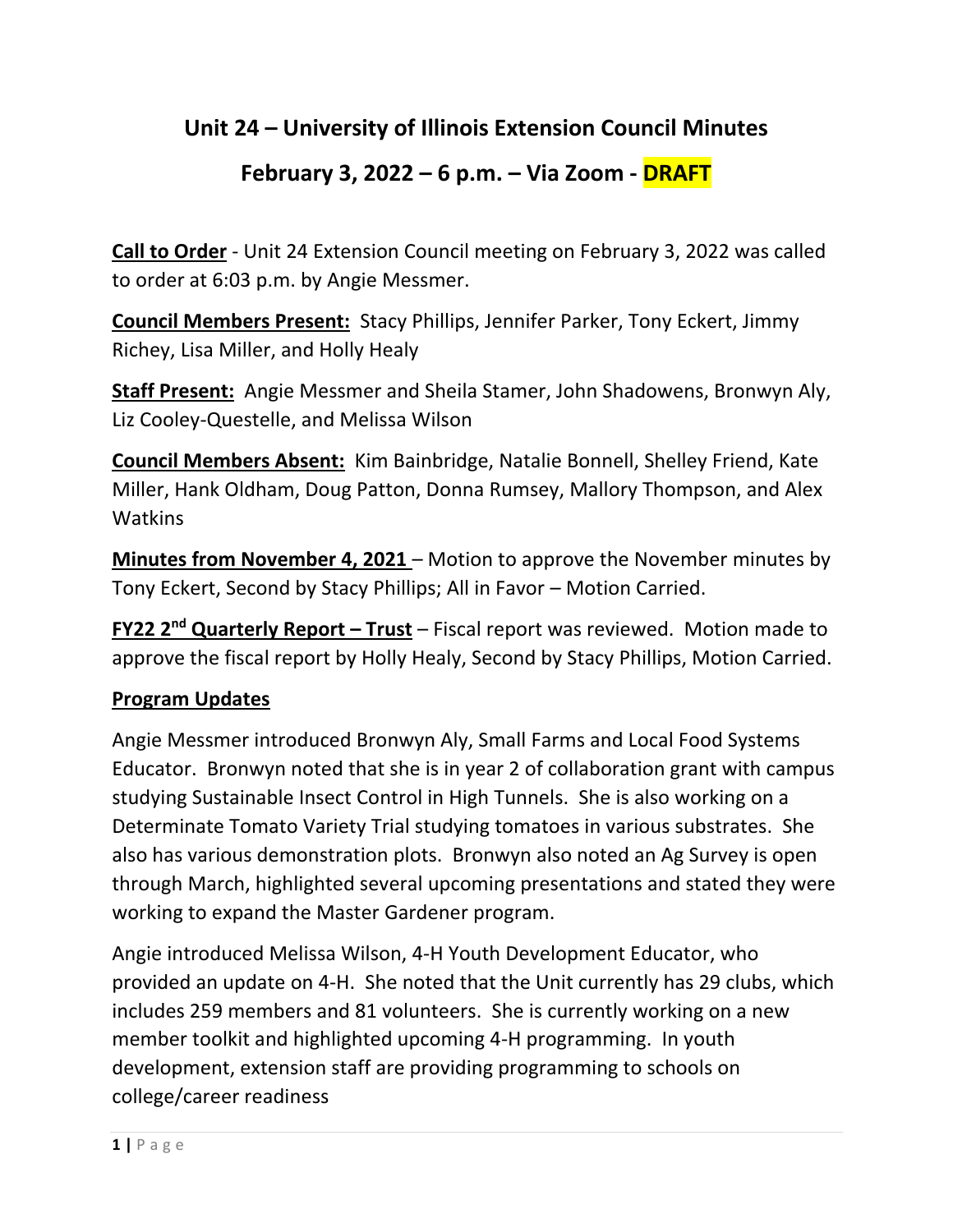Healthy living, environmental education and food access.

Angie introduced Lizz Cooley-Questelle, who provided an update on SNAP Ed. The goals of this program currently include improving diet quality and physical education while also increasing food access and community partnerships. They are working on messaging, including videos, to help with these goals.

Angie introduced John Shadowens, who provided an update on the HEAT (Healthy Equity Achieved Together) program. This program is currently targeting Gallatin County and Cairo. Lt. Gov. Stratton will be in Cairo on Feb. 8 to meet with the team working on this project.

## **Civil Rights/Compliance Review**

Angie covered civil rights compliance and informed the council that the next review for the Unit will be in May 2023.

## **Staff Retirements**

Angie noted that two staff persons have retired: Sandy Ethridge and Robin Johnston. Additionally, she noted that one staff person has resigned, Pam Haywood from the White Co. office, which leaves a SNAP Ed Extension Program Coordinator position vacancy. Angie also noted that a marketing coordinator position is being considered for the unit.

### **Council Replacements**

Angie noted that 7 council members will be replaced in August due to term expirations. Sheila stated that the Extension Council forms must be submitted by June 15.

### **Other Items**

Angie informed the council that there is still the possibility for Kassy Scates, Gallatin County 4-H EPC, to be housed at the Gallatin County School. She is currently housed in the Saline Office.

Angie noted that the Camp Whitetail program is still in the works.